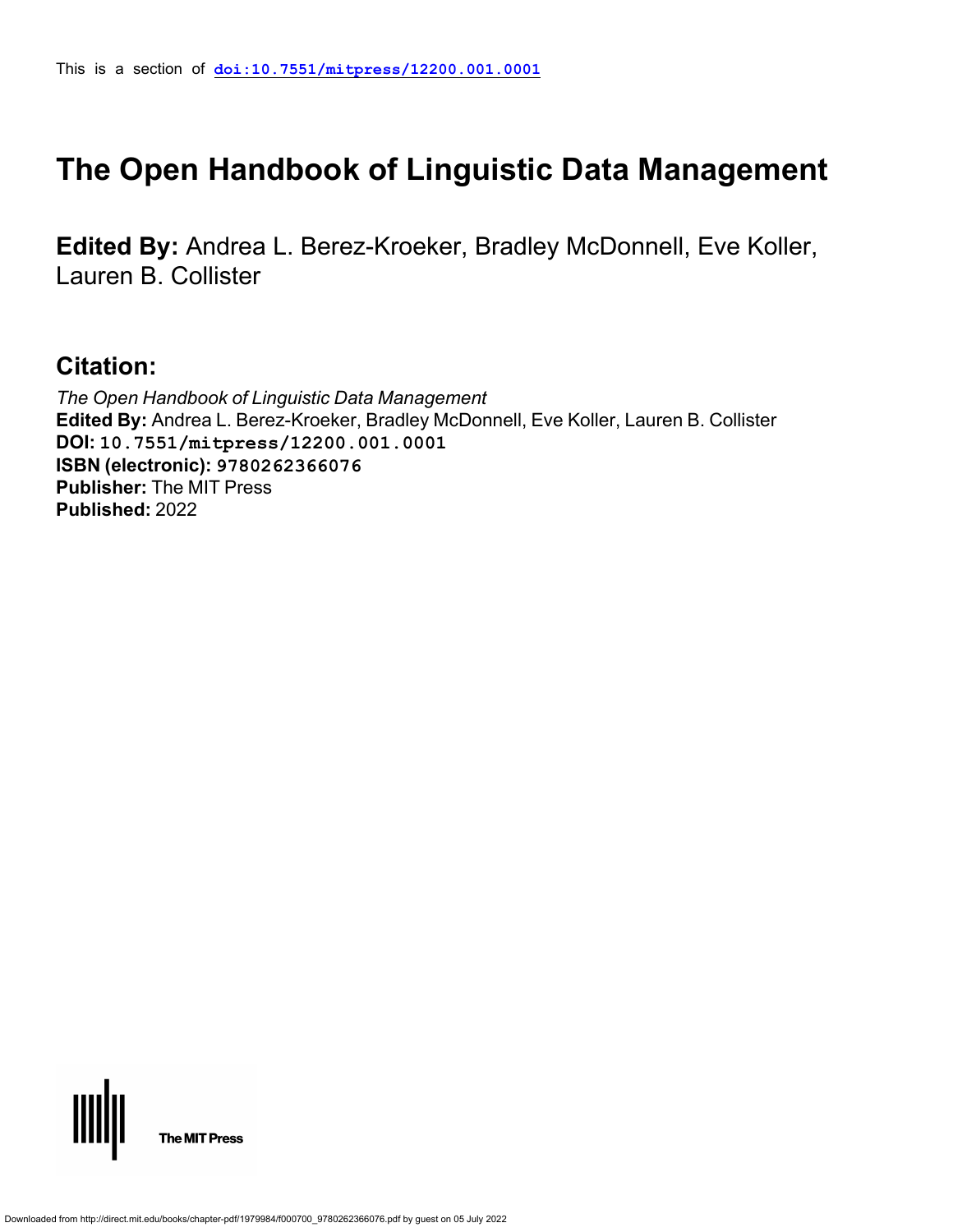## **Foreword**

## **Sarah G. Thomason**

January 2020

This Handbook will be an invaluable addition to every linguist's toolbox. All linguists who deal with data (that is, all linguists, right?) need to know how to collect, transcribe, annotate, analyze, store, and share data, and we all need to pay close attention to ethical considerations that arise in most areas of data management. Those of us who do fieldwork must understand the importance of working with communities of language users, including issues of data ownership and communication. Those of us whose research connects with neighboring disciplines—psychology, anthropology, computer science, physics, and others—must ensure that our methods of data management are compatible with best practices in those disciplines as well as in linguistics. We all need to know about archiving our own data, and we all need to wrestle with the relatively new issue of citing data sets properly in our publications.

Some linguists are already managing their data in sophisticated ways, as the chapters in part II, "Data Management Use Cases," show. Others—and this is the category I belong to—know about a few of the topics covered here but are unfamiliar with most of them. As a fieldworker on a gravely endangered language, I know how to collect and transcribe data, and my field notes have a certain amount of metadata tagging. But my field notes, although digitized, don't even begin to approach the level of data management in any of the other ways discussed here. Phoneticians, computational linguists, and some fieldworkers, including authors in this Handbook, are way ahead of fieldworkers like me. But although some of us have more to learn than others, all linguists will learn vitally important things about data management from the chapters in this Handbook: about how to achieve the goals of FAIR, for instance, according to which research data should be findable, accessible, interoperable, and reusable; about different options for

processing data, including organizing it for analysis; and about data management in single-language projects and data management in crosslinguistic studies.

I imagine the reason I was asked to write this foreword is that I wrestled with one aspect of this Handbook's topic back in 1994, when as the editor of *Language* I wrote an Editor's Department column that emphasized the need to ensure accuracy of the data in articles published in the journal. I consulted other journal editors and a few other colleagues who also felt strongly about accuracy before writing the column, and I found that they all shared my concerns—and that they all had horror stories similar to the ones I'd found in the course of my editing activities, among them misanalyzed data, data miscopied or even attributed to the wrong language, data extracted from a couple of examples and generalized to an entire language, and data drawn from secondary or tertiary sources without checking the original source. In those print-only days, it wasn't yet feasible for journals to publish supplementary materials online, so the author's examples comprised the only available data in a given article. Nowadays, with the possibility of publishing complete or at least extensive data sets online as supplementary materials, readers can check for consistency. With adequate metadata included, readers can also see how the data was collected and identify the original data sources, if relevant. Even this won't achieve the ideal, because (for instance) an author who was the only fieldworker for a particular language might have made mistakes in collecting the data. But it's a start.

Another issue, one that I didn't have to deal with as an editor but that I've certainly dealt with regularly as a teacher, is how to cite data sets. I've always given my students a template for citing my unpublished Montana Salish dictionary files, but readers of this Handbook will get a more informed view of best practices in the citation